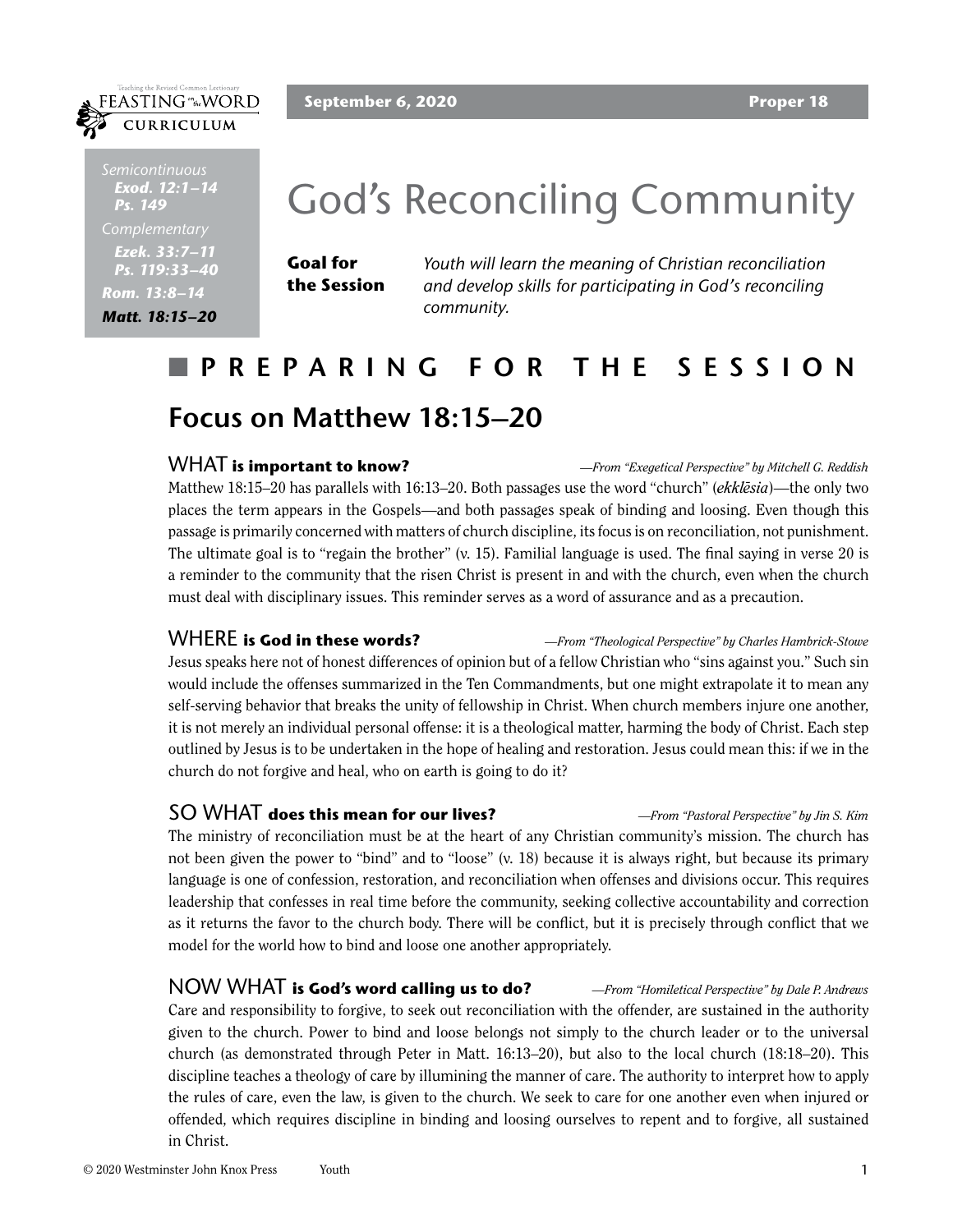

# **Focus on Your Teaching**

**FOCUS SCRIPTURE** *Matthew 18:15–20*

Youth are especially oriented to social relationships, and broken relationships can be a significant source of stress. A quarrel with a parent or friend can ruin their week, and unresolved disagreements in church can lead to disillusionment. Youth are likely to take an interest in Jesus' teaching about reconciliation and be encouraged by his promise to be with them in the midst of conflict. Yet some youth may worry that reconciliation depends entirely on their effort, and others might face situations they cannot resolve without help. As you teach, help youth see themselves as part of God's community of reconciliation.

*Reconciling God, I have my own broken relationships. Help me also seek reconciliation as I live your good news. Amen.*

#### **YOU WILL NEED**

- ❏ skein of yarn, scissors
- ❏ Bibles
- ❏ large sticky notes and pens
- ❏ Resource Sheet 1
- ❏ hymnbooks or songbooks

#### For Responding

- ❏ option 1: copies of Resource Sheet 2
- ❏ option 3: computers or smartphones with Internet connection

For Film Connection

❏ computer with Internet connection

# n **LEADING THE SESSION**

# **GATHERING**

*Before the session,* prepare one large sticky note with *Christian Reconciliation* written on it.

Gather the group in a circle. Pass a skein of yarn to the right. Ask learners to say their names, hold onto a section of yarn, and pass the skein on so that it unravels. After the yarn has gone around, invite members to take turns tossing the skein to another person, saying his or her name, making a web. After a few minutes, ask:

 $\mathcal{L}$  How might this web represent community?

Ask the group to brainstorm reasons why relationships get broken. With each reason, cut a line of the web. Note that today's Scripture deals with broken relationships. Pray:

*Spirit of God, give us open hearts and minds today as we explore your Word. Amen.* 

Set the web down so that it retains its shape.

## EXPLORING

Distribute Bibles. Ask learners to find Matthew 18:15–20. Explain that today's reading is part of a section where Jesus teaches his followers how to treat each other.

Ask a volunteer to read the heading of Matthew 18:15–20. Explain that modern editors write headings based on what they think a passage is about. Ask a volunteer to read Matthew 18:15–20 aloud. Then ask learners to work in pairs to compose new headings. Give each pair a large sticky note on which to write their new heading. Let pairs post their headings on the wall. Add the sticky note that says *Christian Reconciliation*.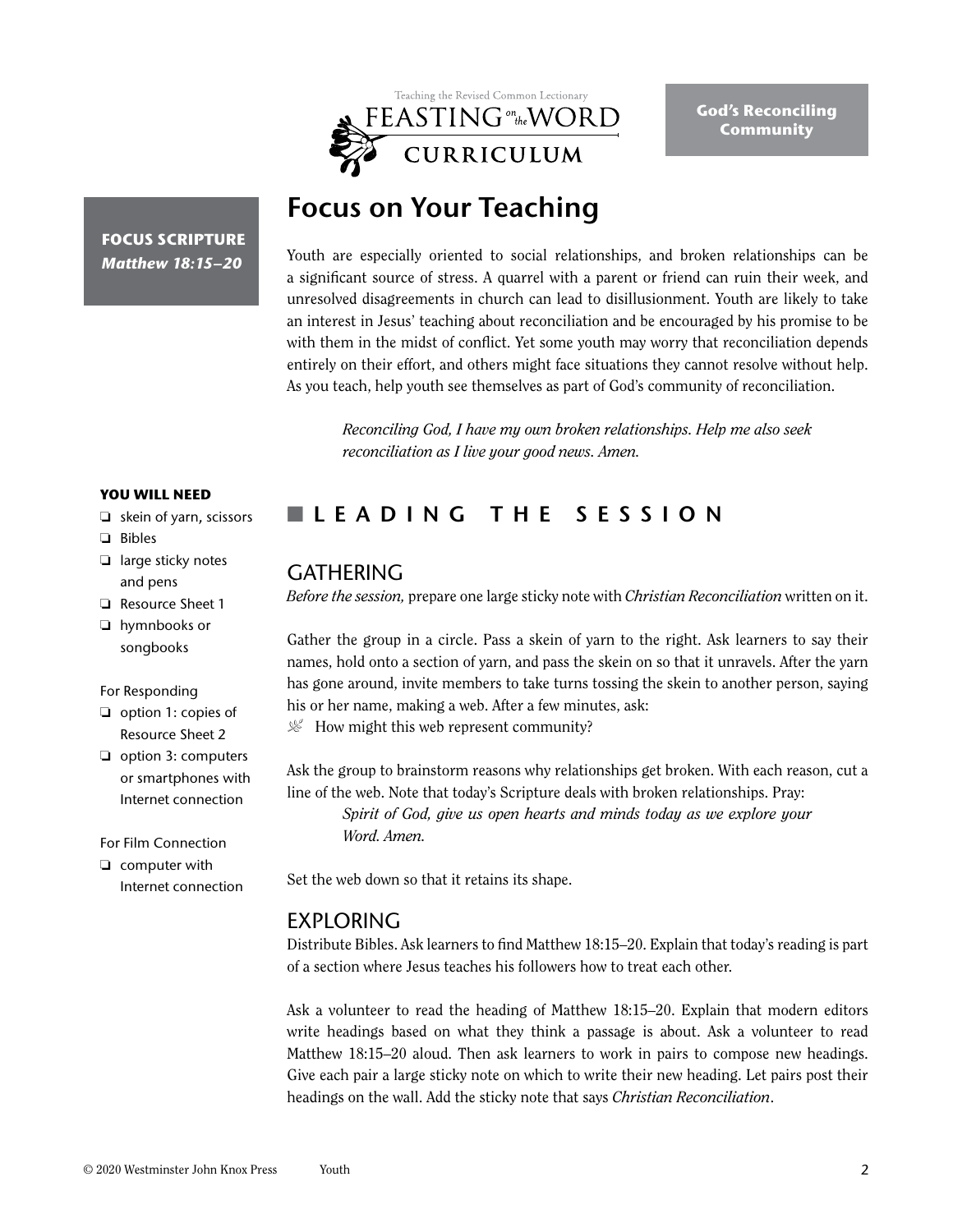

**God's Reconciling Community**

Indicating the last sticky note, ask:  $\mathcal{L}$  What does "reconciliation" mean?

Explain that "to reconcile" means to restore a positive or friendly relationship when it has been broken. Reconciliation is the process of healing broken relationships.

Invite a volunteer to find and read 2 Corinthians 5:18–19 aloud. Ask:

- P According to 2 Corinthians, who does reconciliation start with? (*God, Jesus*)
- $\mathcal{L}$  What do you think it means that God has given us the ministry of reconciliation?

To help learners consider why Christians seek reconciliation, ask learners to sit around the web and close their eyes. Invite them to imagine living in the first century. They are part of the new movement of Jesus followers. Slowly read aloud the script provided on Resource Sheet 1 (Imagining Reconciliation Exercise). Then ask:

- $\mathcal{L}$  What advice do you have for the friends who counsel revenge?
- $\mathcal{L}$  What motives do Christians have for seeking reconciliation?

Invite learners to return to Matthew 18. Ask:

- $\mathcal{L}$  In today's passage, what steps toward reconciliation does Jesus recommend? (See vv. 15–17.)
- $\mathcal{L}$  How could this sequence of steps be helpful in a conflict?
- $\mathcal{L}$  In what kind of situation might this exact sequence of steps *not* be helpful?
- $\mathcal{L}$  How might Jesus' promise to be with his followers (verse 20) give encouragement to those seeking reconciliation?

Invite learners to find the ends of a cut strand and tie them back together. Explain that reconciliation is like tying broken strands back together. It takes a community working together. Then ask:

 $\mathcal{L}$  What skills for reconciliation can we practice together today?

## RESPONDING

Choose one or more of the following learning activities:

1. Nonviolent Communication To help learners develop communications skills, introduce them to nonviolent communication by reading Resource Sheet 2 (Nonviolent Communication) together. Then invite learners to suggest hypothetical scenarios of interpersonal conflict. Together, address the scenarios by composing statements that follow the nonviolent communication route.



2. Listening Groups To help learners practice the skill of listening, form groups of three. Ask everyone to think of a problem to talk about. Set a two-minute timer and ask the first person in each group to describe their problem. Their partners should listen without interrupting. Next, give those who listened one minute in which to ask clarifying questions of the speaker, but without making statements. Do this again twice

Remind the group that if someone has hurt you and you fear that he or she will harm you if you go to them alone, it is important to take someone with you. Reconciliation is something that happens in a community.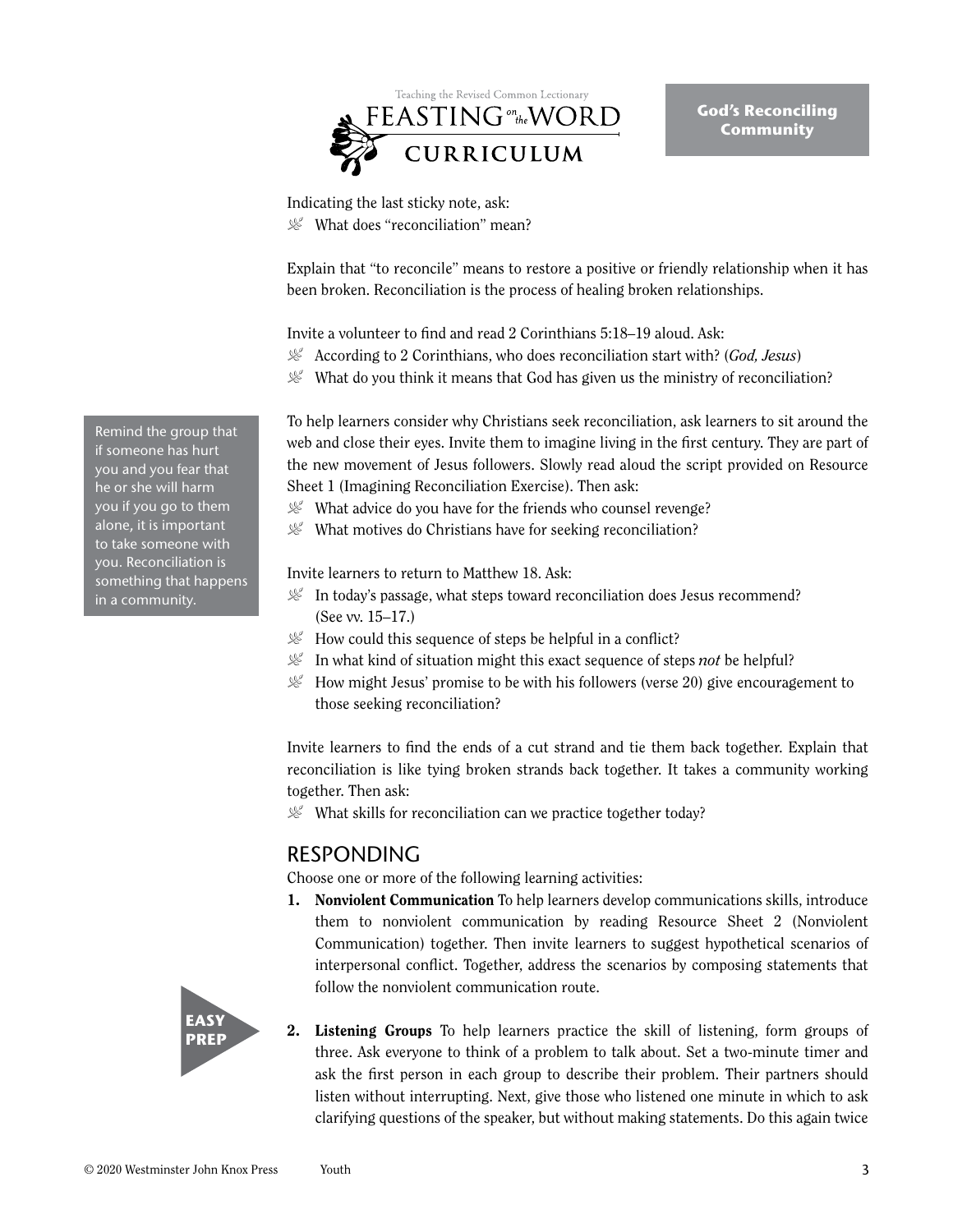

so that each person gets to speak. Invite all members to thank each other for sharing and listening. Debrief the experience. Ask:

- $\mathcal{L}$  What did it feel like to be listened to? What was it like to listen? What would happen if we listened like this more often?
- **3. Reconciliation Research** To help learners discover steps others have taken in seeking reconciliation, ask learners to work in groups to research the peace, truth, and reconciliation movement. Using computers or smartphones with Internet access, invite groups to look up either "Truth and Reconciliation Commission" or "Peace and Reconciliation Commission." Let groups choose a commission, learn about the steps it took, and present their findings. Ask:
	- $\mathcal{L}$  What was required of those who were hurt? What was required of those who did wrong? What lessons can we learn from them?

# CLOSING

Gather around the web you made in Gathering. Remind the group that conflict is inevitable in life and in the church, but that God does not leave us alone in it. Read Matthew 18:19–20 again and say that Jesus has promised to be with us when we come together—even when we are dealing with conflict.

Using hymnbooks or songbooks, sing a hymn or song about Christian unity, fellowship, or reconciliation. Suggestions: *O for a World,* words by John Oxenham; *Blest Be the Tie that Binds,* words by John Fawcett; or *They Will Know We Are Christians by Our Love,* words by Peter R. Sholtes.

Join hands and pray this prayer or one of your own:

*God of grace, you have reconciled us to yourself in Jesus Christ. Give us the courage, energy, patience, and love to seek reconciliation with each other. Amen.*

# n **ENHANCEMENT**

# FILM CONNECTION

To introduce learners to people doing dramatic work of reconciliation today, show a portion of the award-winning documentary *The Interrupters,* a film by Steve James and Alex Kotlowitz. The film follows three former gang members and prison inmates who work with the organization CeaseFire to defuse violent situations on the streets of South Chicago. Both the original and the edited broadcast version of the film can be viewed at pbs.org/wgbh/pages/frontline/interrupters/. To discuss, ask:

 $\mathcal{L}$  How do you respond to the idea that violence is a social disease?

 $\mathcal{L}$  What makes these three "interrupters" so effective at reconciliation?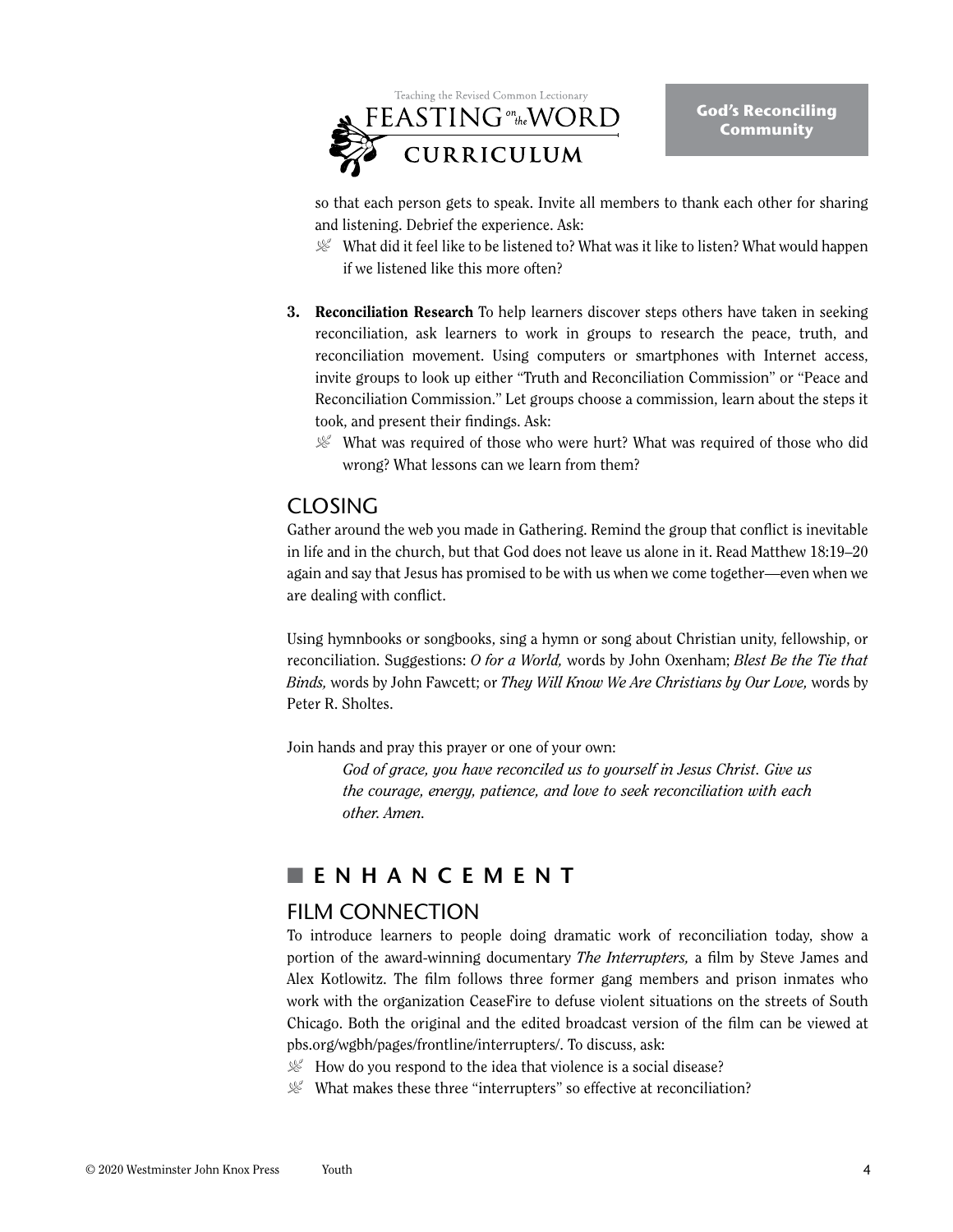

**Youth Resource Sheet 1**

# Imagining Reconciliation Exercise

### Teacher's Script

It is the first century. You are part of a new religious group that rejoices that Jesus has mended your relationship with God. Some people call you Christians. Your group is small; you are a tiny minority among other religions and groups. But nothing your little group does escapes notice.

When Christians do good things, like taking care of orphans and widows, the people of your city approve. Sometimes people come to you and become Christians. But your group also has many critics and enemies. They miss no chance to criticize you and your God. They are especially pleased whenever an argument breaks out among the Christians.

One day, you discover something upsetting. A fellow Christian has stolen from you. Talking to two close friends, you say, "Someone has stolen something from me. How can I be reconciled to him?"

One friend says, "What? You should just tell everyone what he did. That will teach him."

The other says, "Why not get revenge? You should steal something from him."

What do you say in response to these friends?